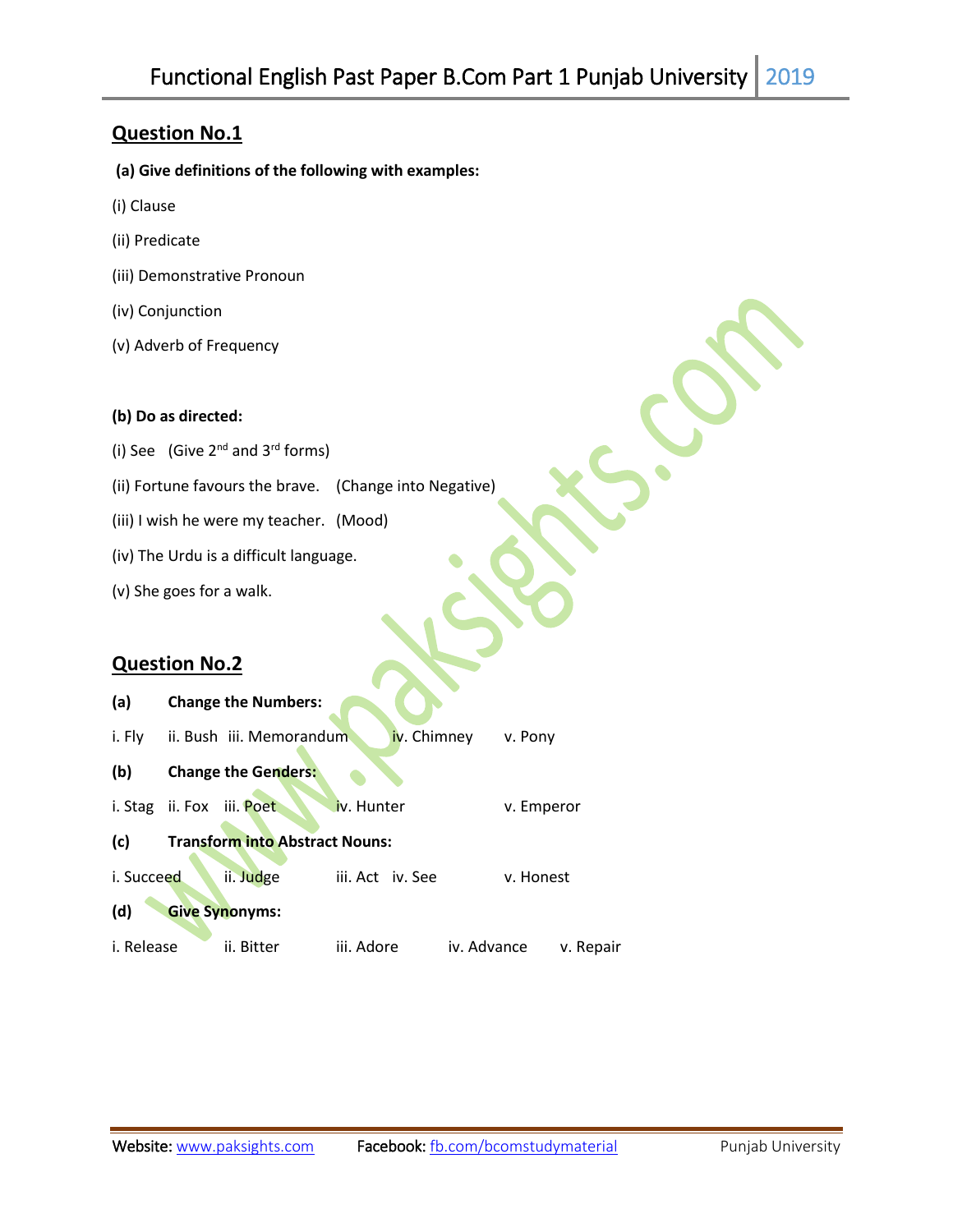### **Question.No.3**

### **(a) Put in Articles:**

- i. It is vear since he reached here.
- ii. His son is \_\_\_\_\_\_\_\_\_\_ F.R.C.S and daughter \_\_\_\_\_\_\_\_\_\_\_\_ M.A
- iii. Do you mind closing \_\_\_\_\_\_\_\_\_\_\_ window?
- iv. He wants to see \_\_\_\_\_\_\_\_\_\_\_\_\_\_\_ Olympic Games.
- **(b) Insert Prepositions:**
- i. She is indebted \_\_\_\_\_\_\_\_\_ her teachers.
- ii. He is really worthy \_\_\_\_\_\_\_ praise.
- iii. They were enveloped \_\_\_\_\_\_\_\_ dense fog.
- iv Our path is beset \_\_\_\_\_\_\_\_\_ difficulties.
- v. I prefer milk \_\_\_\_\_\_ tea.

### **(c) Use in the correct form of verbs:**

- i. A rolling stone (gather) no moss.
- ii. He thanked me for what I (do).
- iii. He study English for six years.
- iv. The patient (die), before the doctor reached.
- v. I (send) him a letter last week.

#### **(d) Give one word substitutes:**

- i. That which cannot be cured.
- ii. A speech made without preparation
- iii. One who is weak or disabled?
- iv. That which cannot be heard.
- v. One who amuses in a circus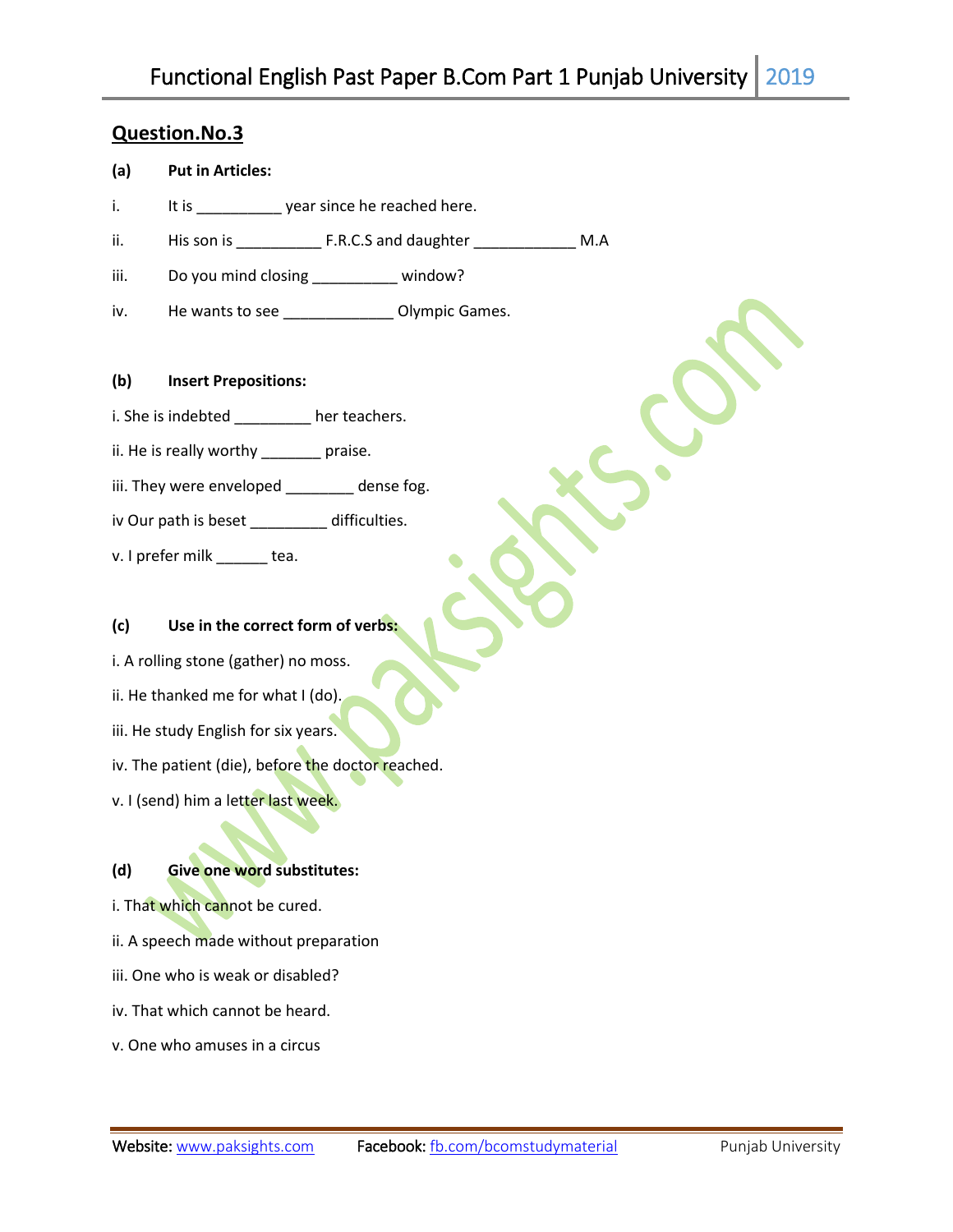### **Question No.4**

#### **(a) Change the Narration:**

- i. He says, "I am writing you a letter"
- ii. She said to her mother, "I shall never meet him again."
- iii. She said, "How intelligent you are!"
- iv. I said to her, "Do you go for a walk daily?"
- v. I said to him, " Let us play cricket."

#### **(b) Change the voice:**

- i. The teacher has already taught his lesson.
- ii. Never tell a lie.
- iii. Why was he writing articles?
- iv. Cricket is being played by the boys.
- v. Somebody has put out the light.

### **Question No.5**

#### **Choose the right options:**

- i. The cof this hill is very steep. (Ascent, Assent)
- ii. He offered her a seat by the  $\Box$  (Aisle, Isle)
- iii. His voice was not so I could not hear. (Audible, Edible)
- iv. The mechanic checked the \_\_\_\_\_\_ oil of my car. (Brake, Break)
- v. My farms produce \_\_\_\_\_ crops. (Cereal, Serial)
- vi. He remained in \_\_\_\_\_\_\_ for two months. (Coma, Comma)
- vii. Growth is a **process.** (Continual, Continuous)
- viii. Faisal gave him a \_\_\_\_\_\_\_ to solve the riddle. (Cue, Queue)
- ix. The plane began to **at last.** (Descend, Dissent)
- x. Calculator is a useful \_\_\_\_\_\_\_. (Device, Devise)